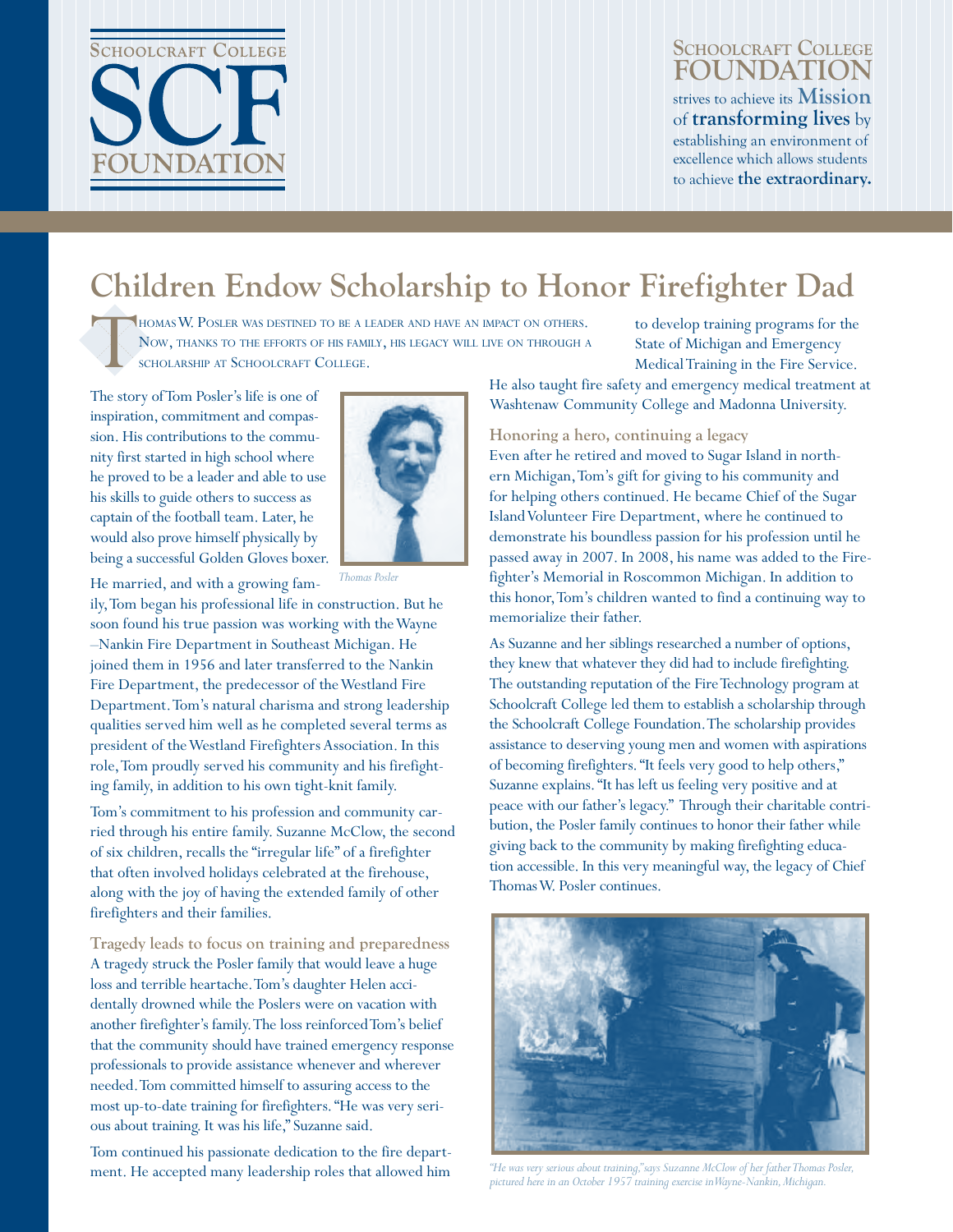### **GRATITUDE:**

RATITUDE IS DEFINED AS THE STATE OF BEING GRATEFUL OR APPRECIATIVE. ON BEHALF OF OUR STUDENTS,<br>TO YOUR SUPPORT TO HELP THE SCHOOLCRAFT COLLEGE FOUNDATION FULFILL ITS MISSION TO PREPARE<br>SCHOOLCRAFT'S STUDENTS TO SUCCEED IN LET ME EXPRESS OUR GRATITUDE TO ALL OF YOU WHO MADE THE CHOICE TO CONTINUE, BEGIN OR ADD to your support to help the Schoolcraft College Foundation fulfill its mission to prepare SCHOOLCRAFT'S STUDENTS TO SUCCEED IN A RAPIDLY CHANGING WORLD.

> The Schoolcraft College Foundation exists to support the college, its students, and faculty, by raising and managing funds that advance the college's objectives. Only your support makes this possible.

There are many solid reasons for supporting Schoolcraft College, with the key being the human capital this institution brings to our community. But people support the college for various reasons. Some cite the college's affordable tuition and transfer programs as particular strengths. Others value the college because it provides a flexible curriculum that enables people to seek a quality education while balancing job and family commitments. Still others, including many community leaders and executives, point out that Schoolcraft graduates are the core of a highly qualified workforce that is essential to a strong regional economy.

Whatever your individual reason, we can all agree on one thing—education breeds success; success for the students, the community and for the economy. This year gave us the pleasure of working with many new and old friends to set the stage for continued success. Over the past year many Schoolcraft friends have provided their support to our students and faculty through gifts of cash, securities, trust and wills. It's humbling when someone thinks enough of the work that you do for the community that they would invest their resources to help further your success. Therefore it is with gratitude that we acknowledge the generosity of all of our friends listed in this newsletter.

In the year ahead, the Foun-



dation will embark on a very special initiative to raise vital philanthropic funds for the support of the college. We welcome your continued investment in our community through your support of Schoolcraft College.

Sincerely,

Reguld Bt

A. Reginald Best, Director of Development

### **A FOUNDATION for EDUCATION**

S ince 1966, the Schoolcraft College Foundation has partnered with donors and the community to help to transform the lives of Schoolcraft students by eliminating the financial barriers that prevent individuals from pursuing higher education.

> In addition to scholarships, the Foundation provides grant funding for innovative and emerging initiatives developed by our faculty and staff for the benefit of the campus community. When needed, the Foundation has supported capital

projects such as the VisTaTech Center in 2002 and the Biomedical Technology Center in 2008. The funding priorities of the Foundation are designed to meet the needs of Schoolcraft College, its students and the community.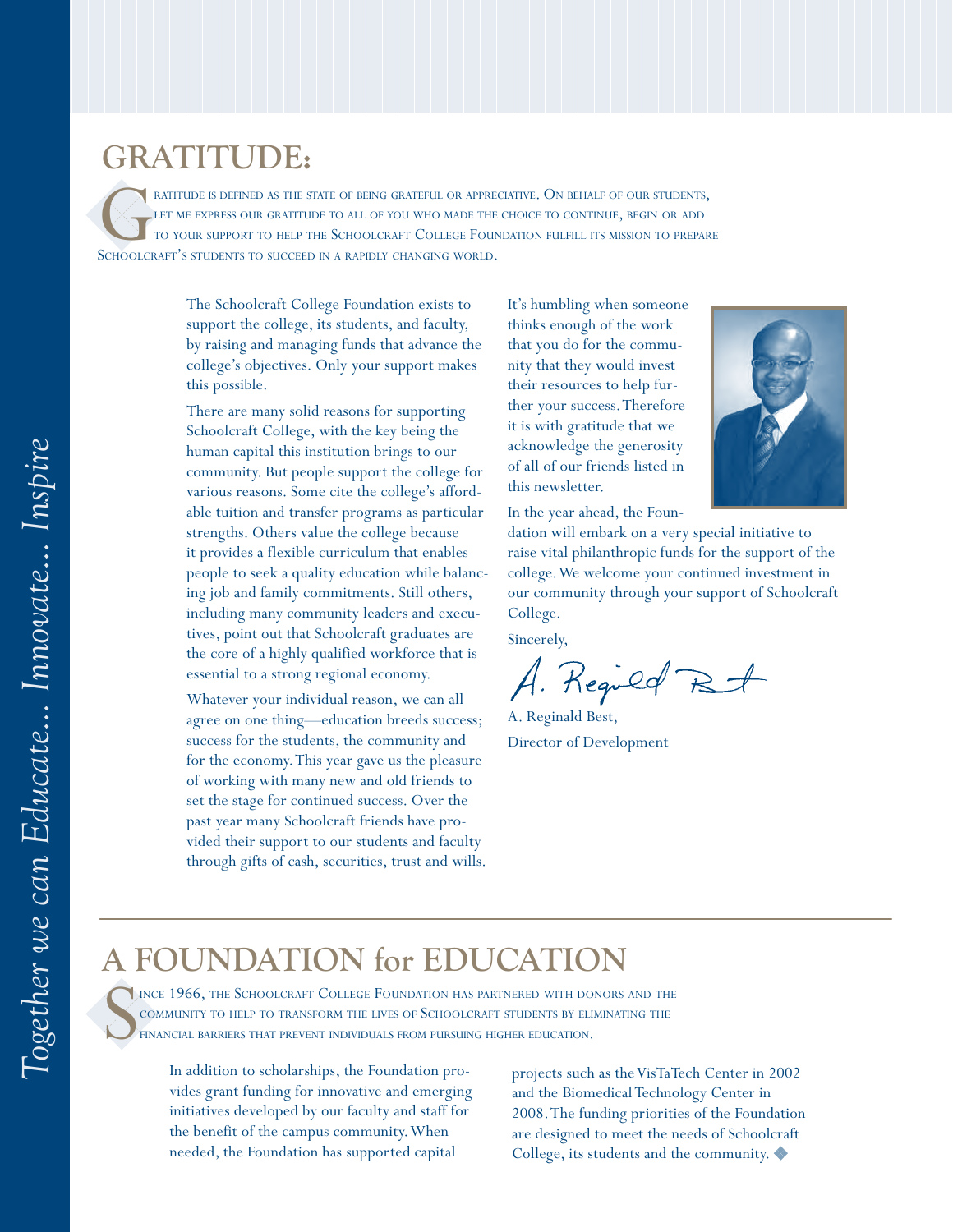## **DONORS July 1, 2009 – June 30, 2010**

THE SCHOOLCRAFT COLLEGE FOUNDATION BOARD OF GOVERNORS IS PLEASED TO RECOGNIZE OUR GENEROUS DONORS. THIS LIST ACKNOWLEDGES THE CONTRIBUTIONS GENEROUSLY DONATED TO THE FOUNDATION BETWEEN JULY 1, 2009 AND JUNE 30, 2010. A LIS generous donors. This list acknowledges the contributions generously donated to the FOUNDATION BETWEEN JULY 1, 2009 AND JUNE 30, 2010. A LIST OF GIFTS GIVEN DURING THIS period to honor, or in memory of, a friend or loved one is also included.

> We are mindful of the generosity of individuals who have helped to make scholarships and program enhancements possible. Names appearing in bold text indicate donors who have increased their donations over the previous year. Italicized names represent new donors or donors who have restored their gifts this year.

The list of Gifts-in-Kind recognizes donors who supported the Foundation through their gifts of products and services to our fundraising events.

In 2007, the Schoolcraft College Foundation dedicated a permanent display recognizing donors' contributions. The display recognizes donors whose lifetime giving exceeds \$10,000. Members of the Henry Rowe Schoolcraft Society, which honors donors who have recognized

the Foundation in their wills or through other similar estate gifts, are also included in the display. In 2009, we established the Bell Tower Society to pay further tribute

to our donors. One hundred and eight members were inducted into the Bell Tower Society in 2009.

To inquire about making a donation to the Schoolcraft College Foundation, or for more information about the donor wall and Bell Tower Society, contact the Development Office at 734-462-4455. Information about the Schoolcraft College Foundation can be found at www.schoolcraft.edu/foundation.

We have done our best to accurately present this list of contributors. However, in compiling a list of this size, omissions and misspellings sometimes occur. Please let us know of any errors as we appreciate the opportunity to correct our records.

#### **Individual Donors 2009-10**

**Platinum Shareholders (\$5,000.00 + ) Ladner G. & Midge Carleton** *John C. & Cheryl Wrone-Goddard* David H. & Fran Grossman Marian Kehrl *Roger J. McClow & Suzanne T. Posler-McClow Harold G. Ruby* Thomas L. & Vicki M. Selznick **Mark L. & Beverly A. Wilkie Craig & Barbara Winn Diamond Shareholder (\$2,500.00 + ) C. John Blankley & Maureen F. Foley** Christine M. Hinkle **Candis M. Martin** Roy L. & Christina Rennolds Arthur A. & Diane M. Rockall **Gold Shareholder (\$1,000.00 + ) Margaret A. Adams & Rolande Kirouac Steven L. Berg Nickolas A. Butkevich** James Cox

Owen J. Cummings **James F. & Nancy J. Esker** Kenneth & Vivian Gudan Robert S. & Kristin L. Hoy **Katherine J. Jankoviak-Anderson** Conway A. & Louise R. Jeffress **Chester & Cynthia L. Kloss** Estate of June & Leo Mainville **Thomas L. & Dorothy J. Marek Doris A. McPherson** Sharon Y. Pompey **James C. Ryan Cynthia M. Sheppard John R. Sigworth Monica S. Sullivan Linda S. Talbert Silver Shareholder (\$500.00 + )** Stuart C. Baker William H. Bassett Craig B. & Diane A. Bowles

**Christ C. & Elgene W. Doinidis** Steven A. Dolgin James Fausone **Sidney Fox**

Wayne R. Glass Cheryl M. Hagen **Walter O. Hoffmann** Richard W. & Ann McDowell **Terri O'Brien** Nicholas P. & Linda S. Pallas Patrick J. Pardo **Colleen Pilgrim** Rochelle R. Schaffrath Jean Shaughnessy-Smith **John B. & Carolyn S. Tomey Frank P. Wiltrakis** Marian E. Wright

**Century Shareholder (\$100.00 + )** Mohammed K. Abbas Charlotte P. Adams Omar Addi *Janet Agostinelli Robert L. Armbruster* **Eduard & Janet M. Arsznov David R. & Linda M. Balfour** Robert K. & Betty J. Barbour **Kevin J. Bates** Mary H. Beaudoin Catherine M. Begle Robert D. & Janet D. Bennett Lorain Berg

**A. Reginald Best** Robert & Carol S. Blazic Russell S. Bogarin Patricia K. Boisseau **Eileen E. Bolcer** April D. Bonner Jeanne Bonner **Maurice & Mary Breen** *Robert A. & Charlene R. Briggs* **Brian D. Broderick Bernice A. Brown** Catherine E. Brown John R. & Diane D. Burnell **Rachel E. Capps** Philip Cascade Sarolina S. Chang Virinder K. & Sumita M. Chaudhery Raymond E. & Agnes L. Collins *Arlan & Bonnie Connell* Helen Ditouras **Shirley A. Dixon** Carol Dubuque Brenda M. Durling

**Bold - increased gift** *Bold Italics - New or returning donor* Small Caps - Matching Gift Company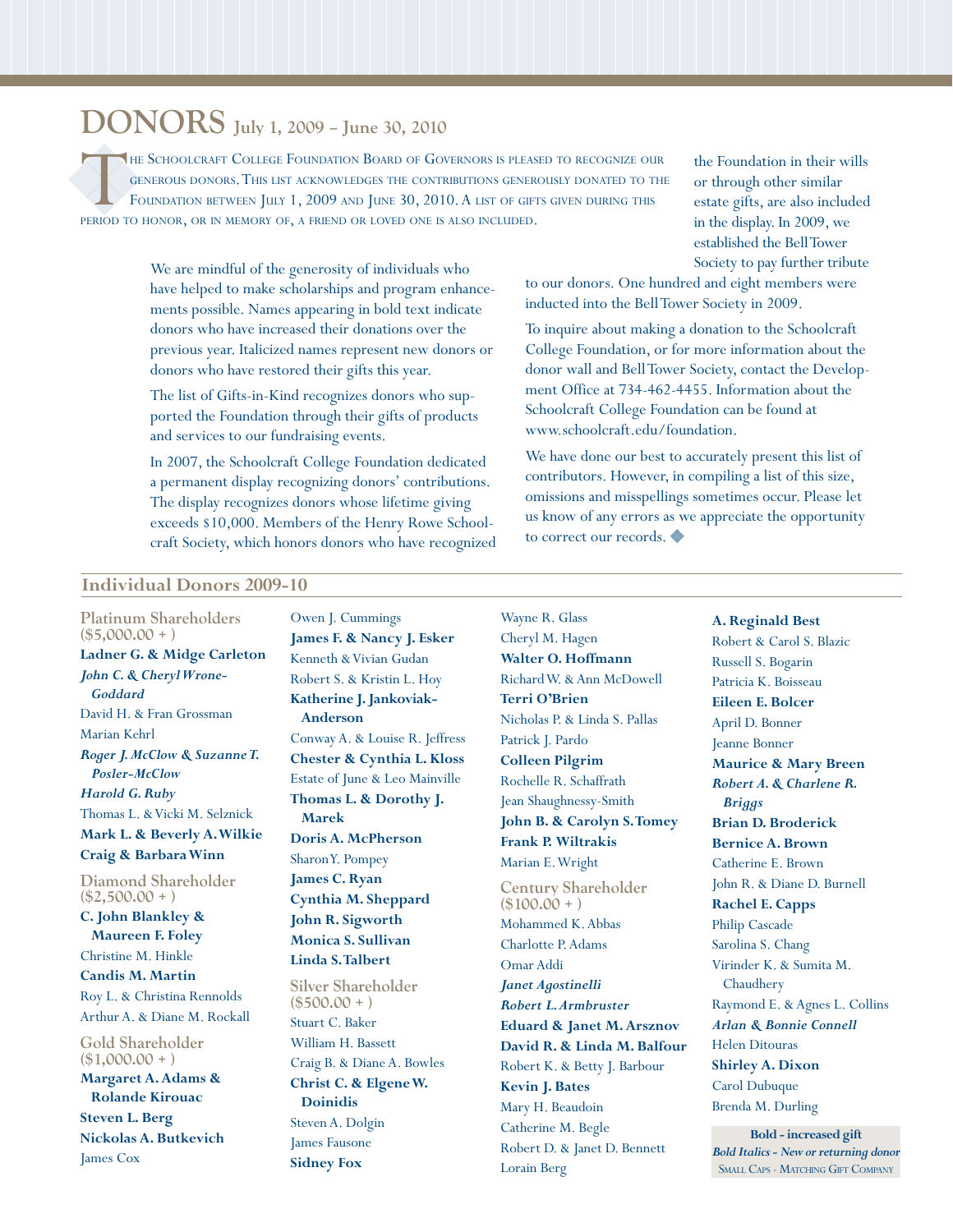#### **Individual Donors 2009-10 (continued)**

Joseph J. & Magaret V. Edmunds John & Marion Elkins Frederick L. Ellicott Midge B. Ellis Timothy D. Ellis Duncan S. Erley *Lori Farr-Howat* Fernon P. Feenstra John J. & Linda L. Fenton Harvey J. Ferguson Gary L. Figurski, CPA Diane E. Flynn-Hahn Rachel A. Ford Ronald G. & Kimberly A. Fournier Karla W. Frentzos Jeffrey M. Gabriel *Gary & Johnie Galens* **Joyce L. Galindo Joan Gebhardt** John T. Gelmisi Janine R. Gillow Donna J. Gniewek **Samuel Gooden** Richard W. Gora Elizabeth A. Grace Hilary L. & Beverly Gross **Mark C. Harris Thomas L. & Cheryl D. Hawkins** Constance Haynes Samuel Hays Martin G. & Cheryl L. Heator James Helm *Jane B. Hillock* John J. & Debra A. Hiltz

**Cheri L. Holman** William H. Huppenbauer Mark Huston Jan W. Jacobs Sandy Jarvis **Charles L. Jerzycke & Patricia L. Watson Elizabeth M. Johnson** Amy M. Jones Thomas W. Katofiasc *Laurie Kattuah-Snyder* Edward A. Kavanaugh Sandra J. Kerr Jack E. & Patricia D. Kirksey Susan C. Kowalski Rebecca Kreipke **Karen A. Krystyniak** Holly J. LaBo *Hongyuan Lai Mary LaJoy* Joyce A. Loehne Kevin E. Losey Claudette L. Lowe Jewel M. Luckett **Marjorie S. Lynch** John E. & Ann L. MacDonald James A. Mansfield Lorna M. Mattson Orin J. & Tina M. Mazzoni Catherine McCardell *Michael J. McKinley* Caroline H. McNutt Patrick M. Mog Carl Monroe Walter W. & Virginia A. Moore Mary B. Morand

James C. Nissen **Donna J. Nordman** Roy A. Nuffer Michael E. Oakes James W. & Marion J. Ochs Diane O'Connell Thomas A. O'Connor James J. O'Kelly **Sarah M. Olson** Lawrence E. & Nancy C. Ordowski Michael W. Orick Robert F. Pearce Colette M. Perugia Kenneth M. Pickett Mary Jo Plante Joy A. Pollard Barton L. Polot Wayne F. Pricer David D. & Sharon A. Quinn **Seymour Rabotnick Michelle F. Randall Deborah Regner** Louis A. Reibling John R. Reynolds Carl W. & Beverly R. Riegal Dennis Ross Ela Rybicka David H. Rydzewski *Kimberly M. Samuel* John N. & Judith Santeiu, Jr. Susan E. Sather Jody E. Scheller William E. Schlick Faye Schuett Edwin A. Schulz

**Randy K. Schwartz** Ida C. Simmons-Short Martha M. Snow **Donald M. & Cheryl A. Snyder JoAnne Stadnicar Carolyn A. Steffen Bernadette Steffke** E. R. Stirton Todd A. Stowell Calvin E. & Carol M. Strom Kin L. Tang **Dr. JuJuan C. Taylor** Thomas F. & Marlene M. Tipi **Alexander & Anne Thomson** James Utley Deborah S. Vendittelli Joanne K. Wachob Michael J. Waldyke Jack A. Washka Joel R. Watkins **John R. & Virginia R. Webber** Robert G. & Sandra E. Westphal **Nancy J. Whitecar Robert A. Wielechowski** Gordon L. Wilson Janet M. Wilson Matthew W. Wilson Nicole L. Wilson-Fennell Daniel J. Wiltrakis Stephen A. Wroble Patricia A. Yaremchuk Earnestine Young

#### **Organizational Donors 2009-10**

**Platinum Shareholder (\$5,000.00 + )** *Coca Cola Enterprises* Conrad Charitable Foundation **MGM Grand Detroit Plymouth Rotary Foundation Diamond Shareholder (\$2,500.00 + )**

**American Association of University Women, Plymouth-Canton**

Casey Products

Michigan Educational Credit Union Michigan Jazz Festival Paul & Marlene Serwinek Foundation Plymouth Rotary A.M. Club SCRIPPS HOWARD FOUNDATION **St. Mary Mercy Hospital** The Bowens Memorial Foundation **Westland Community Foundation**

**Gold Shareholder (\$1,000.00 + )** American Association of University Women, Livonia *Arrow Strategies LLC* Butzel Long Canton Community Foundation **Canton Rotary Foundation Charles McIlhargey Rentals/Charles & Barbara McIlhargey** Cummings, McClorey, Davis & Acho, PLC

Dadco, Inc. Davenport University *Detroit Medical Center Eastern Michigan University Government & Community Relations* First Place Bank *Galea Financial & Tax Service* Gallagher Fire Equipment Garden City Hospital **George W. Auch Company** InmartGroup Limited

Lisa A. Zaccone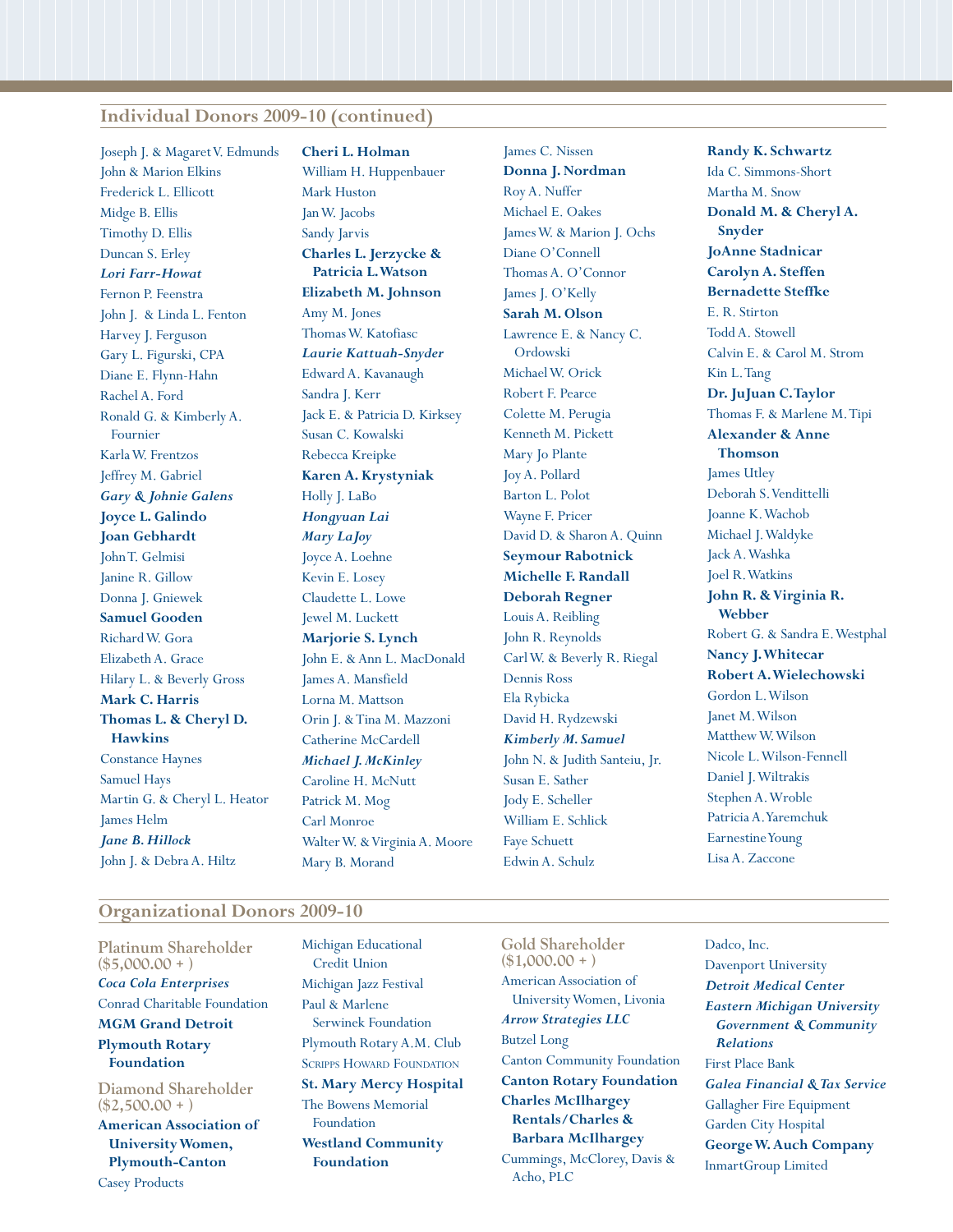#### **Organizational Donors 2009-10 (continued)**

*Jack Demmer Ford/ Lincoln Mercury* John N. Santeiu and Son, Inc. *KY2 Foundation* Livonia Rotary Charitable Foundation *Master Frameworks LLC* MSU Alumni Club of Western Metro Detroit *Nagle Paving* Northville Mothers Club Northwood University-Livonia Program Center *Orleans Capital Management* Roamin Club Schostak Brothers & Company Shaw Construction & Management Co. Southeastern Michigan Beekeepers Assn Walsh College **Silver Shareholder (\$500.00 + )** American Association of University Women,

**AT&T FOUNDATION** Beta Eta Chapter of Delta Kappa Gamma Daughters of the American Revolution- John Sackett Chapter **Fitness Things, Inc.** Great Lakes Wine & Spirits, LLC Holiday Market *Huntington Bank Michigan Society of Clinical Engineers* MICROSOFT MATCHING **GIFTS PROGRAM New Liberty Bank** Northville Woman's Club **Plymouth Educational Excellence Foundation** Sutherland & Yoe, PC TCF Bank Wolverine Packing Co. Xuereb Snow PC

**Century Shareholder (\$100.00 + )** *Acro Service Corporation Affluent Solutions* Bill Brown Ford, Inc. Blackwell Ford Cadillac Coffee Company Capital Insurance Group Central Park Estates *Citizens Management Inc Dale Carnegie Training* DTE Energy Foundation E. F. Whitney, Inc. Elrod Benefit Strategies, Inc. Fausone Bohn, LLP Fund Evaluation Group, LLC Harry J. Will Funeral Home Ilmor Engineering, Inc. Jasman Construction, Inc. *Lawrence Technological University* **Michigan Federation Music Clubs** Morris, Kalish + Walgren, PC Orin Jewelers, Inc.

Pepsi Bottling Group Plante & Moran, PLLC **Plymouth Whalers Hockey Club** *Post, Smythe, Lutz & Ziel, LLP* R. J. R., Inc. Schoolcraft College - Faculty Forum *Schoolcraft College Association of Administrative Personnel* SHW Group **Stempien and Stempien, PLLC** Strategic Federal Affairs, Inc. **Studer Enterprise, Inc** *Tax Consulting Group The Danielson Group* The Kitchen, Inc. *TNT-EDM, Inc.* Tower Pinkster Titus Vesco Oil Corporation Vistar USA *Wayne County Vision Fund W.I.T.S. Yes MichiCAN, LLP*

#### **Gift-in-kind Donors 2009-10**

Northville-Novi

89x Radio A-Ga-Ming Golf Resort Alex Bishop Allie Bros. Inc. AMC Livonia 20 Andiamo Livonia Applebee's Arbor Springs Water Co., Inc. Benihana Black Forest Wilderness Valley Golf Course Bonefish Grill Botsford Hospital Brann's Steakhouse & Grille Bucca di Beppo Canton Township Caribou Coffee Carl's Golfland Carrot Culture Group Cattails Golf Club Champps Americana Chili's City of Livonia- Golf Division Claddagh Irish Pub

Common Grill Deadwood Bar & Grill Detroit Lions Detroit Science Center Detroit Tigers Doc's Sports Retreat Embassy Suites Hotel-Detroit-Livonia Ferman Optometry, PC Flemings Prime Steakhouse & Wine Bar Frame Works Friends of the Penn Gardner-White Furniture Genitti's Hole-in-the-Wall Glenhurst Golf Course Great Clips-College Park HOUR Detroit Huntington Bank Hyatt Place Hotel Detroit/ Livonia InmartGroup Limited Ironwood Grill Jack Demmer Automotive Group Joe's Produce Just Baked Kerby's Koney Island Landscape Beauty by Design Links of Novi Livonia Trophy and Screenprinting Main Hair Design Massage Therapy Program of Schoolcraft College MI Slingers Michigan Educational Credit Union Mitchell's Fish Market Nova Sign Systems O. C. Tanner Oasis Golf Center On The Border Mexican Grill & **Cantina** P. F. Chang's Panchero's Mexican Grill Panera Bread Red Robin of Michigan

Romano's Macaroni Grill Roush Automotive Collection Schoolcraft College - Continuing Education & Professional Development Schoolcraft College - Marketing Schoolcraft College - Student Activities Starbucks Coffee Street Marketing, Inc. The Fortress The Inn at St. John's The Performance Network The Purple Rose Theatre Co. Toledo Mud Hens University of Michigan West Metro Printing Co. Wine Castle WineStyles

**Bold - increased gift** *Bold Italics - New or returning donor* SMALL CAPS - MATCHING GIFT COMPANY